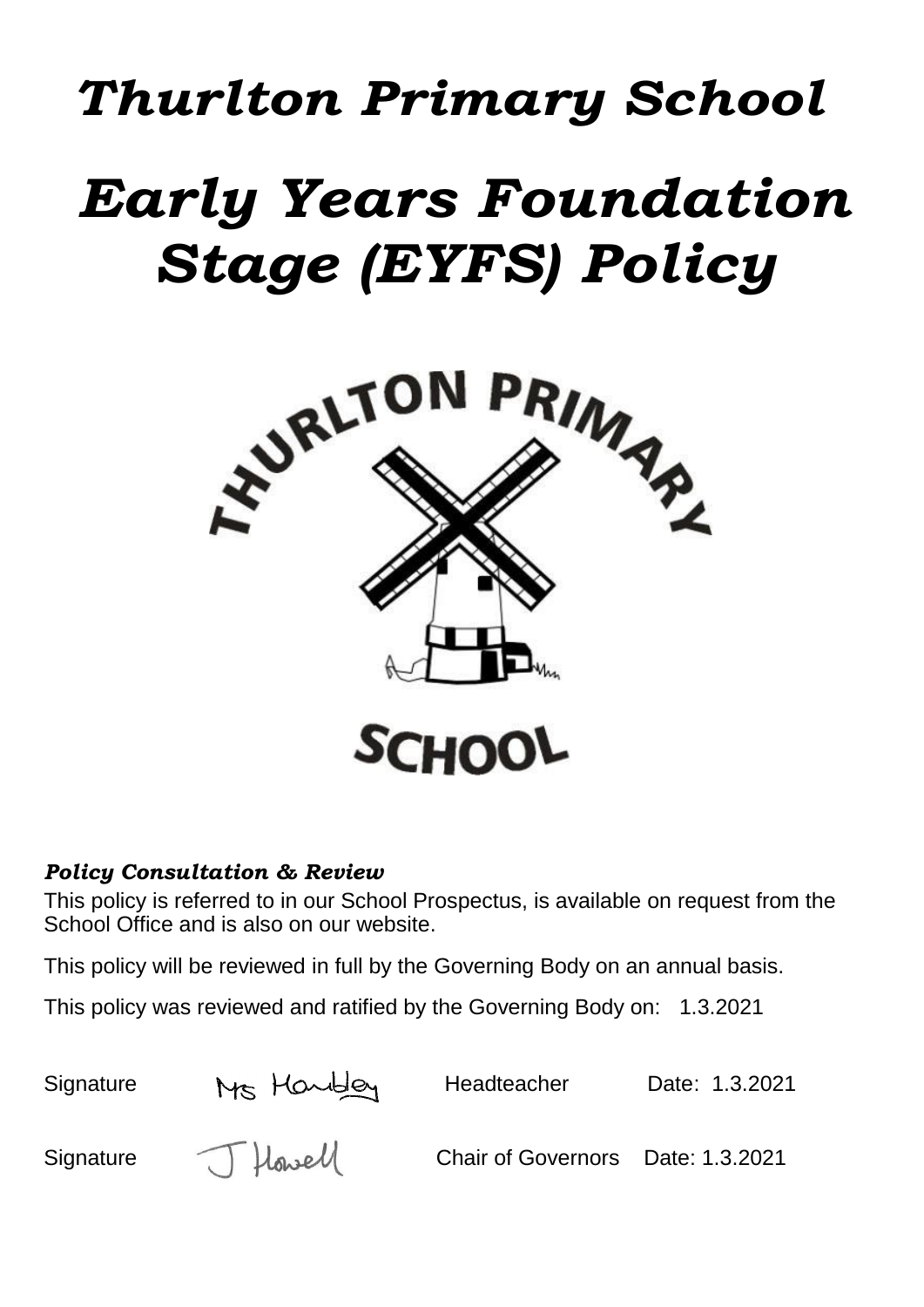At Thurlton Primary School we pride ourselves on establishing values, independence and good behaviour throughout the school. We highly value the role that the Early Years Foundation Stage (EYFS) plays in laying secure foundations for future learning and development. We view the EYFS as preparation for life as well as for the next stages of learning.

## *RATIONALE*

The Early Years Foundation Stage (EYFS) is the area of education upon which young pupils build the rest of their lives. It is a single framework for care, learning and development. All pupils should be given the opportunity to experience the best possible start to their education; to develop solid foundations which will ensure that they flourish throughout their school years and on into adulthood.

The EYFS curriculum refers to the pupils from birth to the end of Reception class. It sets a series of early learning goals for pupils to work towards by the time they reach the end of the EYFS and the age of 5 plus.

For most pupils, the end of the Reception Year and Autumn Term of Year 1 will be the end of the EYFS, when the expectation is that most pupils will achieve the national expectation in each area of learning.

## *PRINCIPLES*

The EYFS is based upon four principles:

*A UNIQUE CHILD***:** We recognise that every child is a competent learner who can be resilient, capable, confident and self-assured. We recognise that pupils develop in individual ways and at varying rates. Pupils' attitudes and dispositions to learning are influenced by their school and home environments. At Thurlton Primary School, we observe how each pupil learns to understand the characteristics they develop to become effective learners. We use questioning, praise and encouragement to develop a positive attitude to learning and high self-esteem.

**POSITIVE RELATIONSHIPS:** We recognise that pupils learn to be confident and independent through the development of secure relationships. At Thurlton Primary School, we develop caring, respectful and professional relationships with the pupils and their families.

**ENABLING ENVIRONMENTS:** We recognise that the environment plays a key role in supporting and extending pupil's development. A high quality, well resourced, integrated early education should make a positive contribution to this distinct stage in a child's development with the key learning skills of listening, speaking, concentration, persistence, cooperation, literacy and numeracy.

The indoor and outdoor environments provide opportunities for child initiated and adult led learning. Through observations, we assess each child's stage of development and learning needs as well as recognise their interests. We then provide stimulating activities which engage and challenge the pupils.

**LEARNING AND DEVELOPMENT:** We value all areas of learning and development equally and understand that they are interconnected. At Thurlton Primary School, the pupils are encouraged to learn and explore independently in safe and secure areas where resources are easily accessible. Rich, stimulating and appropriate experiences will provide each child with opportunities to develop these skills, their competencies and their thinking to the best of their ability across all areas of learning.

The Foundation Stage Unit is fully integrated into the school sharing assemblies, playtimes and lunch times as well as whole school activity days such as World Book Day.

## *THE LEARNING ENVIRONMENT*

Our learning environment is made up of the indoor classroom and outdoor area and also includes the use of the playground and school grounds. The EYFS learning areas are welcoming, safe and stimulating and encourage the pupils to explore, investigate and learn through first-hand experiences. Pupils are encouraged to become independent learners and to take some responsibility for initiating their own lines of enquiry and investigation. During the school day, the pupils move between the indoor and outdoor classroom. The EYFS environment fully supports all seven areas of learning.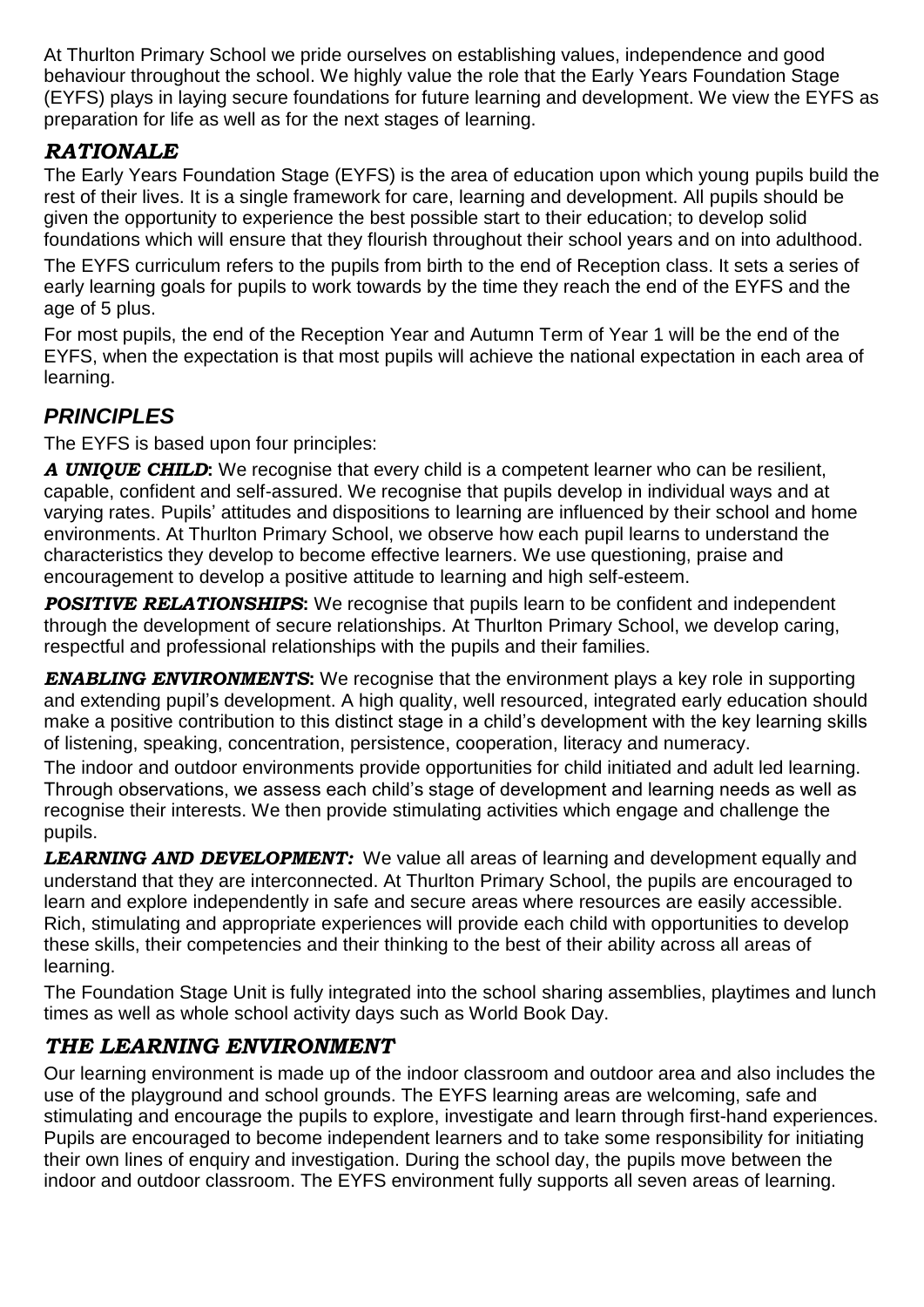## *AIMS*

- To provide a safe, challenging, stimulating and caring environment which is sensitive to the needs of every child, including pupils with SEND, making the child's first experience of school safe, happy, positive and fun.
- To provide a broad, balanced, relevant and creative curriculum that sets in place firm foundations for future learning and development.
- To provide the pupils with planned, purposeful and exciting opportunities for learning in all areas of the EYFS curriculum, providing a curriculum firmly based on active learning to meet the needs of the individual child.
- To value and record the achievements of every child and to use these assessments to identity their next steps and enable progression.
- To encourage the pupils to become independent and confident learners by providing choice and problem solving opportunities.
- To ensure that all pupils feel valued and secure in the Foundation Stage setting with positive relationships between Parents/Carers and staff.

## *LEARNING and DEVELOPMENT*

The Early Years Foundation Stage Curriculum is used as a basis for the planning and provision in Reception. To support practitioners in implementing the statutory requirements of the Early Years Foundation Stage, the guidance material provided in *Development Matters in the EYFS* is used.

The Early Years Foundation Stage Curriculum is divided into seven areas of learning and development. The Prime Areas are Personal, Social and Emotional Development, Physical Development and Communication, Language and Literacy. The Specific Areas are Literacy, Maths, Understanding of the World and Expressive Art and Design.

At Thurlton Primary School, we believe all seven areas are of equal importance and fully ensure that the three prime areas are embedded in the four specific areas. All the areas are delivered through planned, purposeful play, with a balance of adult-led and child-initiated activities and are provided for in the classroom and the outdoor area.

#### **THE SEVEN AREAS OF LEARNING:** supporting, fostering, promoting and developing

- 1. *PRIME: Communication & Language*: Key skills will develop confidence in communication, understanding, speaking and listening in a variety of settings and purposes.
- 2. *PRIME: Physical Development*: Will improve the skills of co-ordination, control, manipulation and movement. It supports pupils to gain confidence and feel positive about being healthy and active. This promotes a positive feeling of well-being.
- 3. *PRIME Personal, Social and Emotional Development*: Crucial for all aspects of life which will give the pupils the best opportunity for success in all other areas of learning. Each pupil needs a positive sense of him/herself and respect for others.
- 4. *SPECIFIC: Literacy:* Pupils will have a wide range of books read to them and read simple texts for themselves. They will have opportunities to do writing for a variety of purposes as well as experience writing all around them in a text rich environment. These aspects of literacy are all supported strongly by discrete phonics teaching.
- 5. *SPECIFIC: Mathematics*: Develop confidence and competence in learning and using key skills. This includes counting, calculating, sorting, matching, seeking patterns, making connections, recognising relationships and working with numbers, shapes, space and measures.
- 6. *SPECIFIC: Understanding of the World Development*: Crucial knowledge, skills, problem solving, exploring and understanding will enable pupils to make sense of the world. Foundations are developed for Science, Design/Technology, Humanities and ICT & PSHE.
- 7. *SPECIFIC: Expressive Arts & Design*: Creativity is fundamental to successful learning. It enables pupils to make connections and extend their thoughts, feelings and understanding. It includes art, music, dance, role-play, drama and imaginative activities.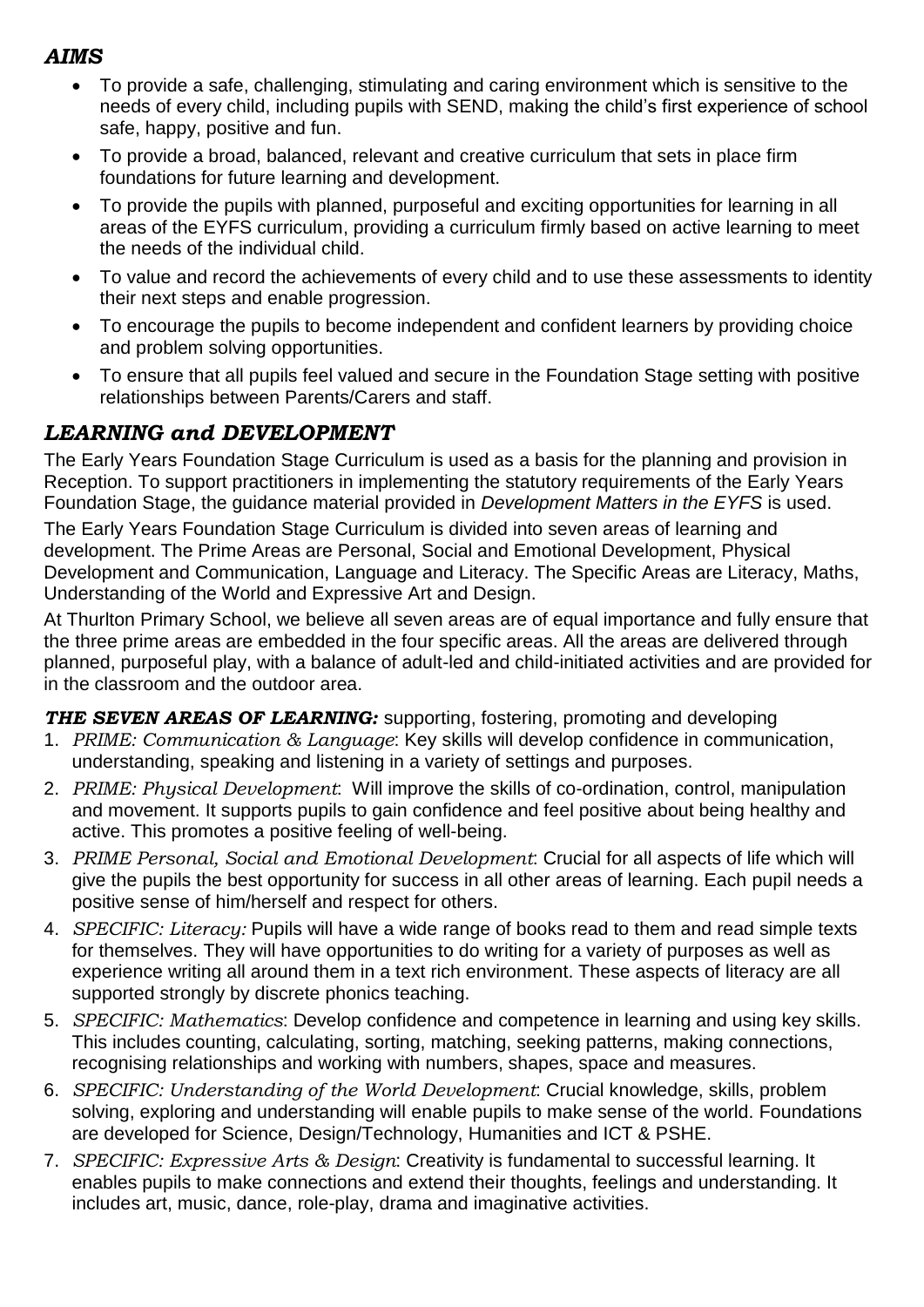No pupil will be disadvantaged but each encouraged to develop self-esteem and confidence in their ability to learn.

Pupils will be provided with time to become engrossed in what they are doing, to work in depth and to complete activities in order to develop positive attitudes to learning.

## *PLANNING*

Robust planning is the key to making pupil's learning effective, exciting, varied and progressive. Effective learning builds on and extends what pupil know and can do. Our planning shows how the principles of the EYFS will be put into practice and is always informed by observations we have made of the pupils, in order to understand and consider their current interests, development and learning. Within any EYFS cohort there will be wide variation in terms of development and maturity as well as family, religion, cultural background and special needs. Pupils will have differing experiences, interests, skills and knowledge, which affect both their learning pace and styles. This diversity must be catered for within planning which has a flexible approach, using a wide range of strategies and teaching styles to address the particular needs of the pupils, families and the community.

To further a love of learning, enquiring minds and the ability to discuss, adapt and negotiate, well planned play and purposeful activities with challenge and enjoyment, both in and outdoors will provide opportunity for teaching and learning. With a well-planned organised environment, pupils should be able to explore, question, test, observe, experiment, plan, make decisions for themselves and participate in activities which are planned by adults as well as those which they plan and start themselves.

There are three stages of planning the EYFS curriculum:

**LONG TERM PLANNING**: We have created a framework, which gives structure and coherence to the curriculum. Topics are planned for each of the six half terms and the Early Learning Goals are distributed throughout these to ensure a broad and balanced coverage.

*MEDIUM TERM PLANNING*: We address particular aspects of the curriculum in more detail for each half term and include links between areas of learning and development. Learning objectives, assessment opportunities, and activities and experiences for each area of learning and development are identified.

**SHORT TERM PLANNING:** We identify specific learning objectives and plan activities, differentiation, deployment of adults and resources, to meet the learning needs of the pupils on a weekly and day-to-day basis. Planning reflects and supports the characteristics of effective learning and the different ways pupils learn: play and exploration, active learning and creative and critical thinking.

*Next Step Planning Feet* are used within the classroom discussions taking into account what pupils want to learn next. Observations on focus pupils will also provide additional information for assessment purposes.

## *ASSESSMENT, RECORDING, MONITORING and REPORTING*

At Thurlton Primary School staff use effective assessment for learning to ensure planning is based on prior attainment and next steps. In the EYFS we continually analyse and review what we know about each child's development and learning and then make informed decisions about the child's progress and future learning needs. All of the adults who work in the Reception classroom contribute towards the assessment process.

Within the EYFS, we use two types of assessment:

*FORMATIVE ASSESSMENT*: This type of assessment informs everyday planning and is based on continual observational assessment of each pupil's achievements, interests and learning styles. An initial baseline assessment of the pupil is completed using the report from Nursery/Pre School settings as well as observations during the first few weeks. The Baseline is completed using the program, *DfE Reception Baseline Assessment* and a summary report is generated for staff. Formative assessment may take the form of anecdotal observations, focused observations, samples of work, photographs and video clips.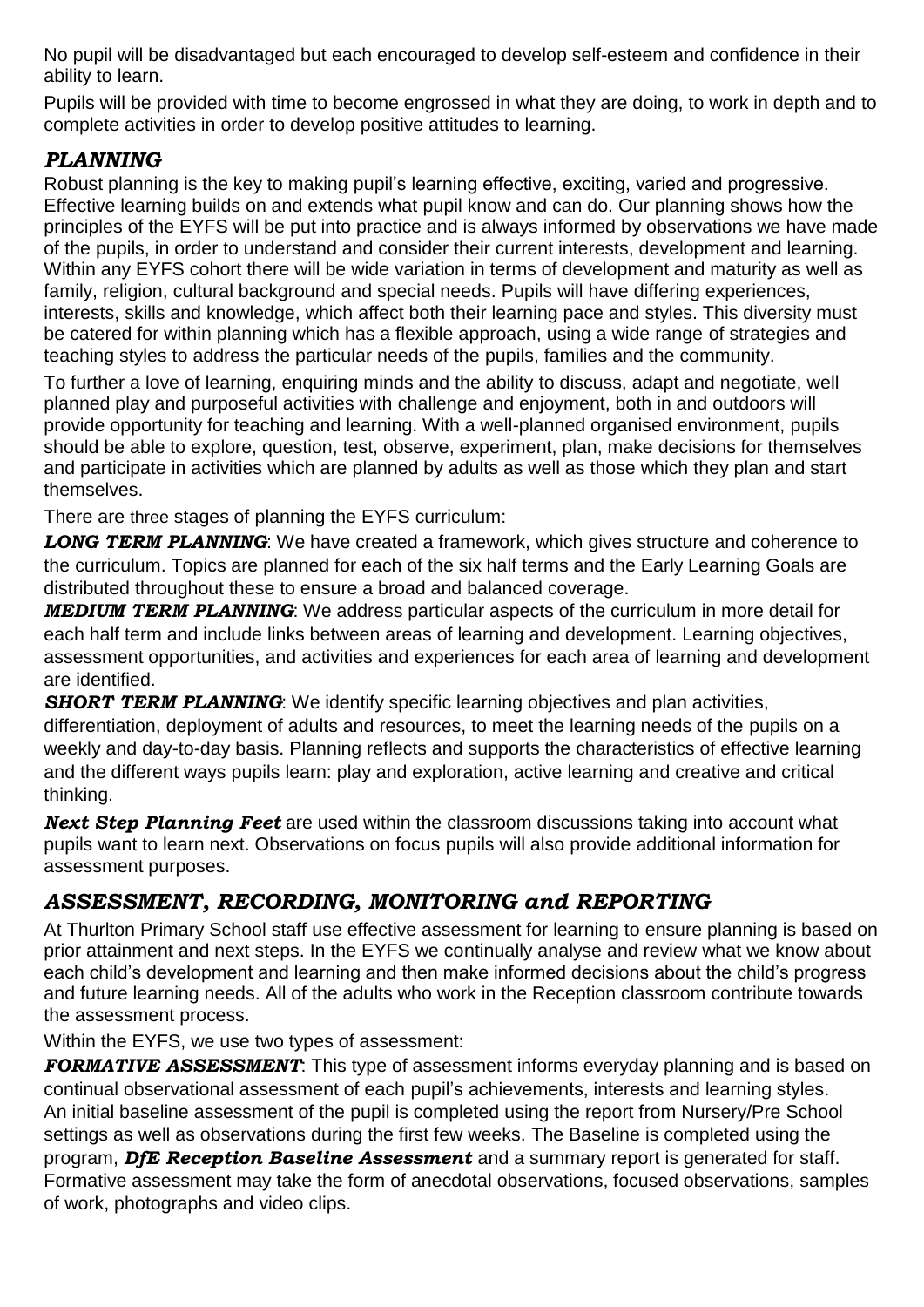*SUMMATIVE ASSESSMENT*: At the end of the Reception year, the EYFS Profile is completed which provides information of a child's knowledge, understanding and progress. This profile reflects the observations and assessments which have been made during the year. Evaluations are made using the Early Learning Goal criteria and each child is assessed as either *meeting expected levels*, *exceeding expected levels* or *not yet reaching expected levels* (*emerging*) in each of the 7 areas of learning.

Assessments and observations are all collated on an online Learning Journal for each child using *Tapestry*.

An End of Year Report summarising the Foundation Stage Profile is sent to Parents/Carers

If the class base is separate to KS1, the profile data is discussed with Year 1 teachers so that they can continue to support pupils to achieve the Early Learning Goals if they have not done so before they can access the KS1 curriculum. A report is sent to the Year 1 teacher as advised in the revised framework.

The EYFS Leader and the Leadership team, monitor teaching and learning within the Foundation Stage throughout the year through lesson observations, work sampling, governor visits and the analysis of EYFS Profile data.

Staff take part in Cluster Moderation events.

## *TRANSITION*

At Thurlton Primary School, we have close links with the local Pre-School. EYFS staff utilise the transfer records from Pre-School and nursery settings to inform them about each new intake. During the Summer Term visits are made to the feeder nurseries and play groups, to meet the pupils in a familiar setting. All prospective pupils have the opportunity to visit the school and their classroom for a number of *taster sessions*. There are induction meetings for Parents/Carers in the Summer Term, both group and individual. They also receive an information pack and will have an opportunity to talk to the staff team. Outside agencies may also attend as part of the information sharing practice.

- Pupils will begin their schooling in September regardless of their birthday. Pupils are all full time unless a parent has requested otherwise.
- A gradual, well supported introduction to the various aspects of school life and its members is catered for. The pupils are introduced to the routine of school which requires more conforming, socialising and directed learning situations than will have been experienced before.
- The pupils are supported at playtimes in the playground to begin with by adults from the class. However, many of the pupils have older siblings or know older pupils at the school and enjoy playing with them.

## *PARENT PARTNERSHIP*

At Thurlton Primary we actively encourage Parents/Carers to become partners with the school in the education of their pupils, highly valuing the contribution they make towards their child's development. We recognise that Parents/Carers are the child's first and most enduring educators. When Parents/Carers and practitioners work together in EYFS settings, the results have a positive impact on the pupil's development. A successful partnership needs to be a two-way flow of information, knowledge and expertise.

- Parents/Carers are encouraged to visit the school to help get a view of the school.
- Parents/Carers are asked to complete an admissions form and, during the meeting with the class teacher, are asked to give a synopsis *All about me* about their child. This includes their likes, dislikes and any concerns they may have.
- Parents are encouraged to talk to the child's teacher if there are concerns. There is also an opportunity for Parents/Carers to meet the teacher formally each term.
- There is regular communication with home through the wow wall slips, frequent parent evenings and reports and additionally daily conversations.
- Pupils will begin their schooling in September regardless of their birthday. Pupils are all full time unless a parent has requested otherwise.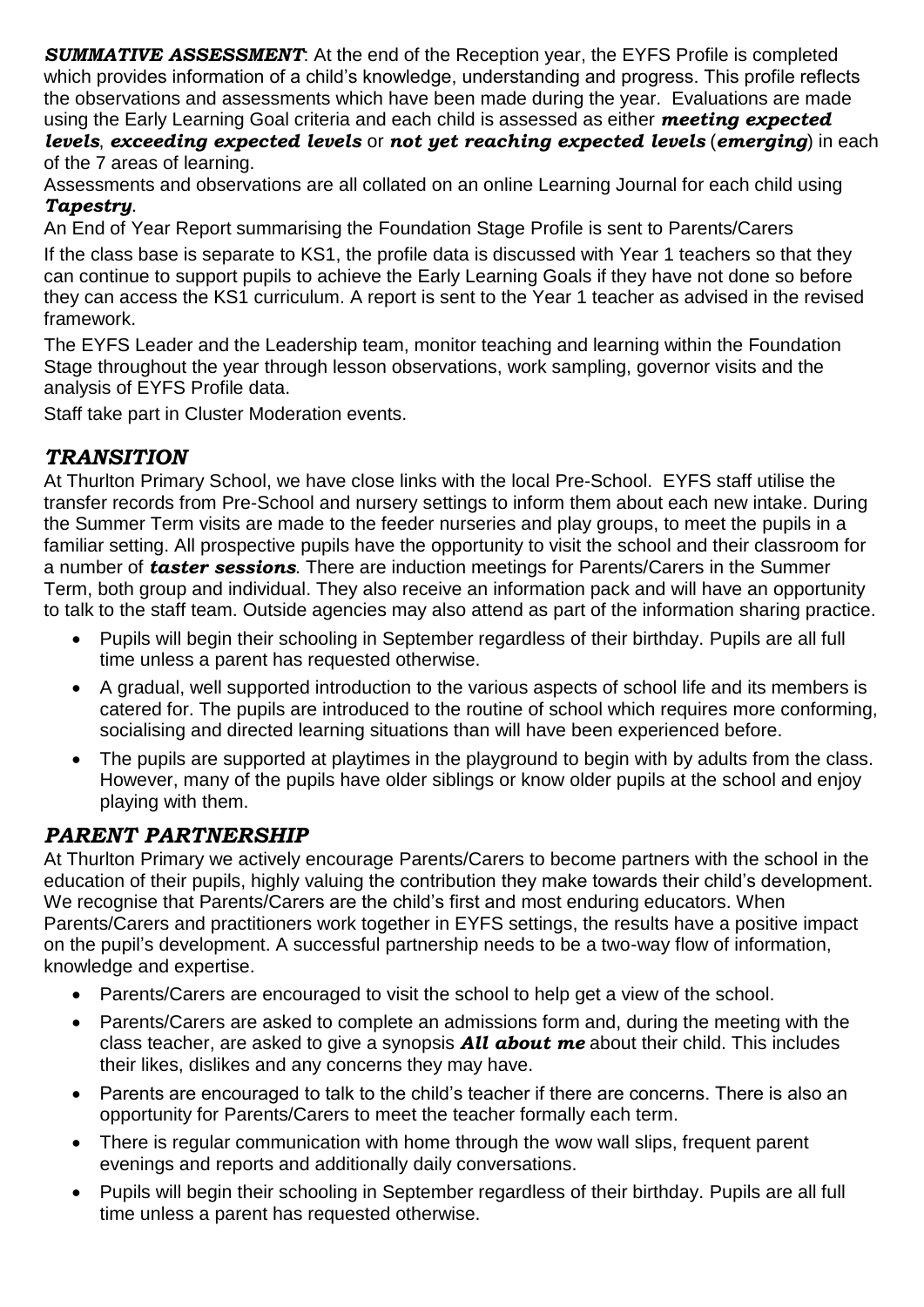- A gradual, well supported introduction to the various aspects of school life and its members is catered for. Pupils are introduced to the routine of school which requires more conforming, socialising and directed learning situations than will have been experienced before.
- Pupils are supported at playtimes in the playground to begin with by adults from the class. However, many of the pupils have older siblings or know older pupils at the school and enjoy playing with them.

#### *EQUAL OPPORTUNITIES*

At Thurlton Primary School, we provide all pupils with equal access to the EYFS curriculum and all aspects of school life. We also ensure that every pupil is valued fully as an individual. Pupils with additional educational needs will be given support as appropriate to enable them to benefit from the curriculum. This includes pupils with specific learning difficulties and disabilities. Pupils will be encouraged to develop a positive attitude towards people of different ethnic groups, cultures, beliefs, gender and ability. Pupils' interests are taken into account when planning to allow pupils to experience/explore as much of the curriculum as possible.